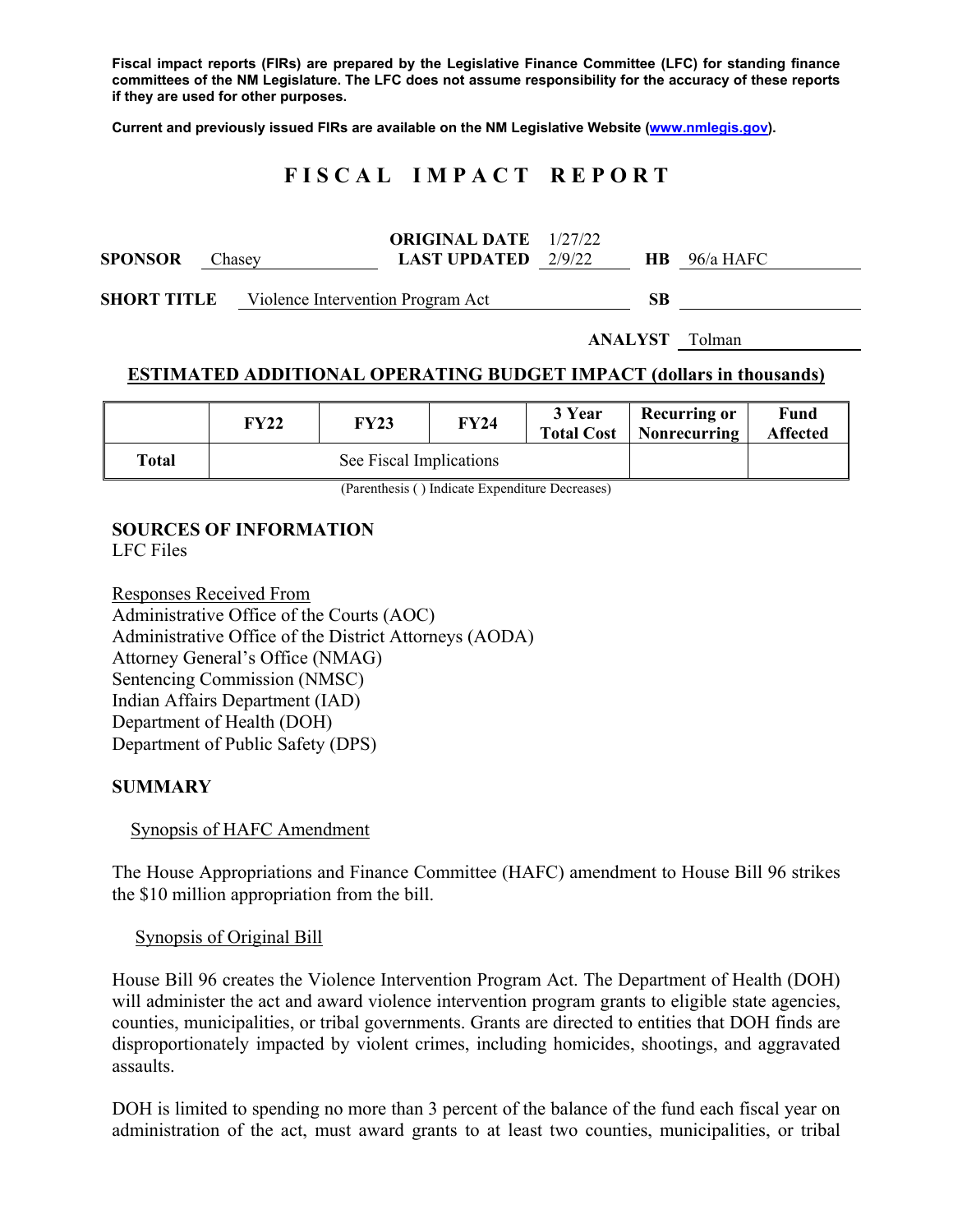### **House Bill 96/aHAFC – Page 2**

governments with a population of 50 thousand or less, and must award at least 20 percent of the appropriation to counties or municipalities with a population of 540 thousand or greater. Grantees must use at least 50 percent of their grants to enter into contracts with communitybased service providers for services that accomplish the purposes of the act. The act further establishes requirements for grant applications, conditions of the grants, and grantee reporting.

There is no effective date of this bill. It is assumed that the effective date is 90 days following adjournment of the Legislature.

## **FISCAL IMPLICATIONS**

The GAA appropriates \$1.7 million recurring and \$9 million nonrecurring general fund to DOH to establish a statewide grant program for violence intervention programs. It also appropriates \$300 thousand general fund to DOH for an Office of Gun Violence Prevention. Although the GAA does not specify future appropriations, establishing a new grant program could create an expectation that the program will continue in future fiscal years, therefore this cost is scored as recurring.

NMSC states that the act's mandate that the commission provide grant applicants with relevant data is potentially broad and unspecific. NMSC is presently operating at near capacity and the mandates of the bill would put additional strain on NMSC staff, and budgetary support for additional NMSC staff could help it better fulfill its responsibilities under the act.

### **SIGNIFICANT ISSUES**

*Violence in New Mexico.* While New Mexico exceeds national rates of both violent and property crime, the state's extreme divergence from national violent crime trends in recent years is particularly concerning. Since 1992, the state's violent crime rate has remained at least 19 percent above the national average, and for the past three years, it has been more than twice the national rate. Although 2019 and 2020 saw small dips in the state's violent crime rate, these were minor improvements after years of large increases, and preliminary data for 2020 suggest it might be short-lived. Poverty, drug use, and sustained unemployment are root causes of criminal behavior, and New Mexico's struggles in these areas are likely responsible for these troubling trends.

In 2020, New Mexico had the highest overall crime rate of any state in the country and ranked second for its violent and property crime rates behind Alaska and Louisiana, respectively. After three years of increases, New Mexico's overall crime rate began dropping over the past three years, and violent crime dropped in both 2019 and 2020; however, the state's crime rates remain well above national averages. Homicide rates have increased in New Mexico every year since 2014, diverging from national trends. Albuquerque drives these high rates, and reached record highs in 2021.

New Mexico's high violent crimes rate are driven by high rates of aggravated assaults. Aggravated assaults are the most common type of violent crime, comprising 70.2 percent of violent crimes nationwide in 2020 and 79.1 percent of violent crimes in New Mexico. Although Alaska has the highest violent crime rate in the country, New Mexico's rate of aggravated assaults is 6 percent higher than Alaska's; Tennessee, the third most violent state, has an aggravated assault rate 11.8 percent lower than New Mexico's. Since 2014, the aggravated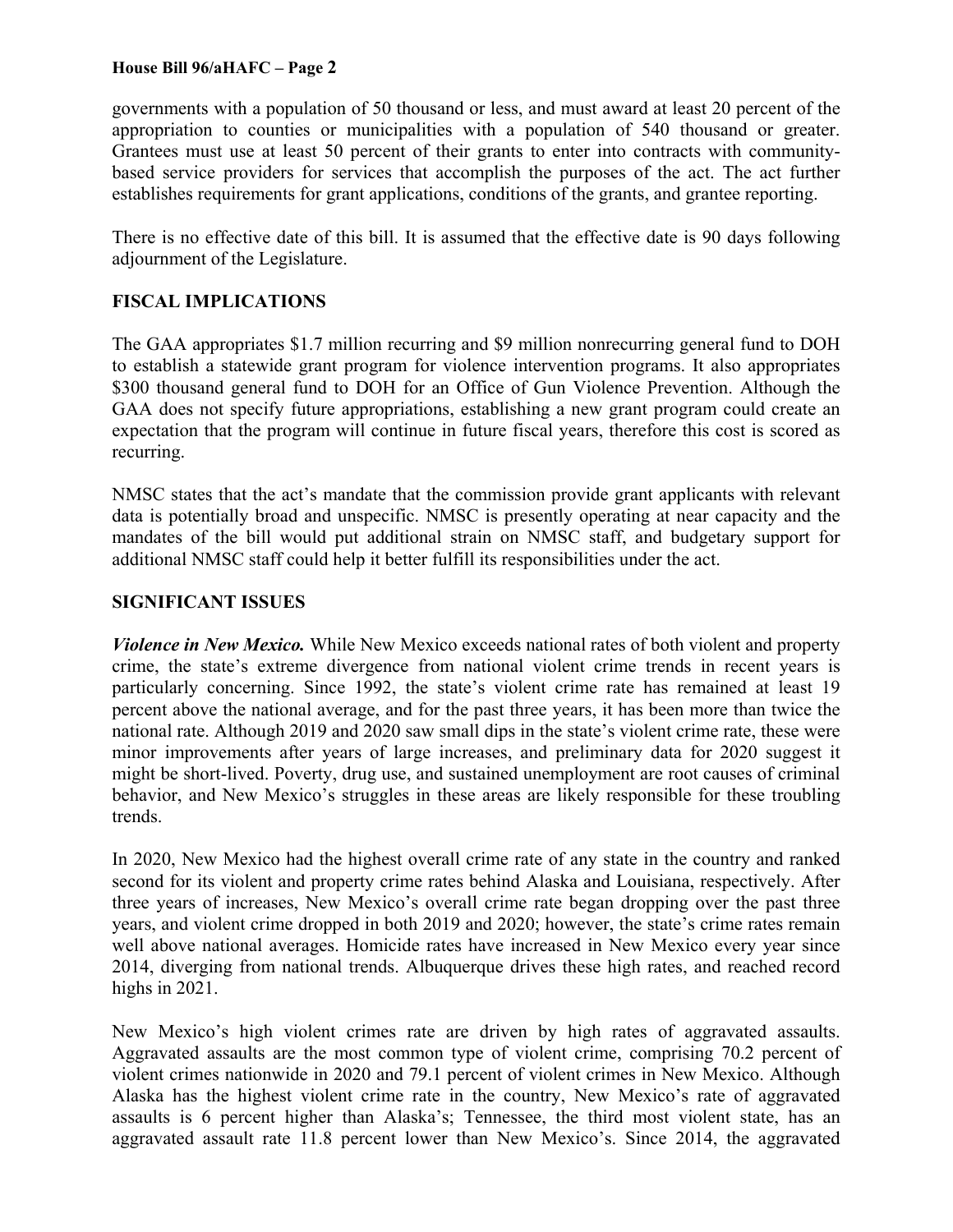### **House Bill 96/aHAFC – Page 3**

assault rate has risen 22 percent nationally; in New Mexico, it grew 47.5 percent.

DOH reports that firearm death and injury is a growing problem in New Mexico. The 2020 New Mexico firearm death rate was 43 percent higher than it was in 1999, according to CDC's Wideranging Online Data for Epidemiologic Research (CDC WONDER, https://wonder.cdc.gov/). The firearm age-adjusted death rate in New Mexico was 67 percent higher than the US in 2020 (22.7 deaths per 100,000 residents vs. 13.6 deaths per 100,000 residents, respectively).

DOH notes that New Mexico had the 11th highest age-adjusted homicide rate in the nation during 2020 according to CDC WONDER (https://wonder.cdc.gov/ucd-icd10.html). Of the 276 firearm-related homicides reported to the New Mexico Violent Death Reporting System (NMVDRS, https://wisqars.cdc.gov/nvdrs/) from 2018-2019, 42 (16 percent) involved drugs and 12 (5 percent) were directly gang-related.

DOH reports that in 2020, New Mexico had the highest age-adjusted violent death rate in the United States at 35.5 deaths per 100,000 residents according to CDC WONDER (https://wonder.cdc.gov/). New Mexico had the 13th highest homicide rate in the nation during 2020 according to the same data source. Four hundred sixty-six (62 percent) of the 748 violencerelated deaths in New Mexico during 2020 involved firearms.

DOH notes that according to the FBI Uniform Crime Reporting database (https://ucr.fbi.gov/crime-in-the-u.s/2019/crime-in-the-u.s.-2019/topic-pages/tables/table-4), New Mexico had a total of 13,640 aggravated assaults in 2019, which include attempted homicide for a rate of 650.5 per 100,000 persons. This was an increase from the 2018 rate (646.8) per 100,000). The rate of aggravated assault in the United States was 250.2 in 2019 making New Mexico's aggravated assault rate more than 2.5 times higher than the US rate.

DOH also notes that a study by Iowa State University (http://homicidecenter.org/one-murdercosts-17-25-million/) reveals that besides the obvious loss of human life, murder costs society an estimated \$17.2 million per murder. This amount includes victim's cost, criminal justice system costs, and lost productivity estimates for both decedent and perpetrator.

*Demographic Disparities and Impacts.* DOH notes that in New Mexico, the firearm homicide rate among males was more than five times higher than the firearm homicide rate among females during 2020 (12.7 deaths per 100,000 residents versus 2.3 deaths per 100,000 residents, respectively). The age-adjusted homicide firearm death rate in New Mexico was significantly higher among African Americans at 23.7 deaths per 100,000 residents and Hispanics of all races at 9.5 deaths per 100,000 residents than non-Hispanic whites (4.3 deaths per 100,000 residents) from 2018-2020.

The Indian Affairs Department (IAD) states that the New Mexico Missing and Murdered Indigenous Women and Relatives Task Force report (2020) highlights the crisis among Native Americans, noting that "Native American women in New Mexico have the highest rate of homicide among all racial and ethnic groups." Synthesizing data from DOH, the report found that between 2013 and 2017, Native Americans had significantly higher homicide rates compared to Hispanics and Whites, and Native Americans between the ages 25 and 34 were victims of homicide at a rate of 26.6 per 100 thousand residents, compared with 15.9 per 100 thousand residents among their Hispanic counterparts and 10.2 per 100 thousand residents among their white counterparts. To combat this violence and its impact on the Native American